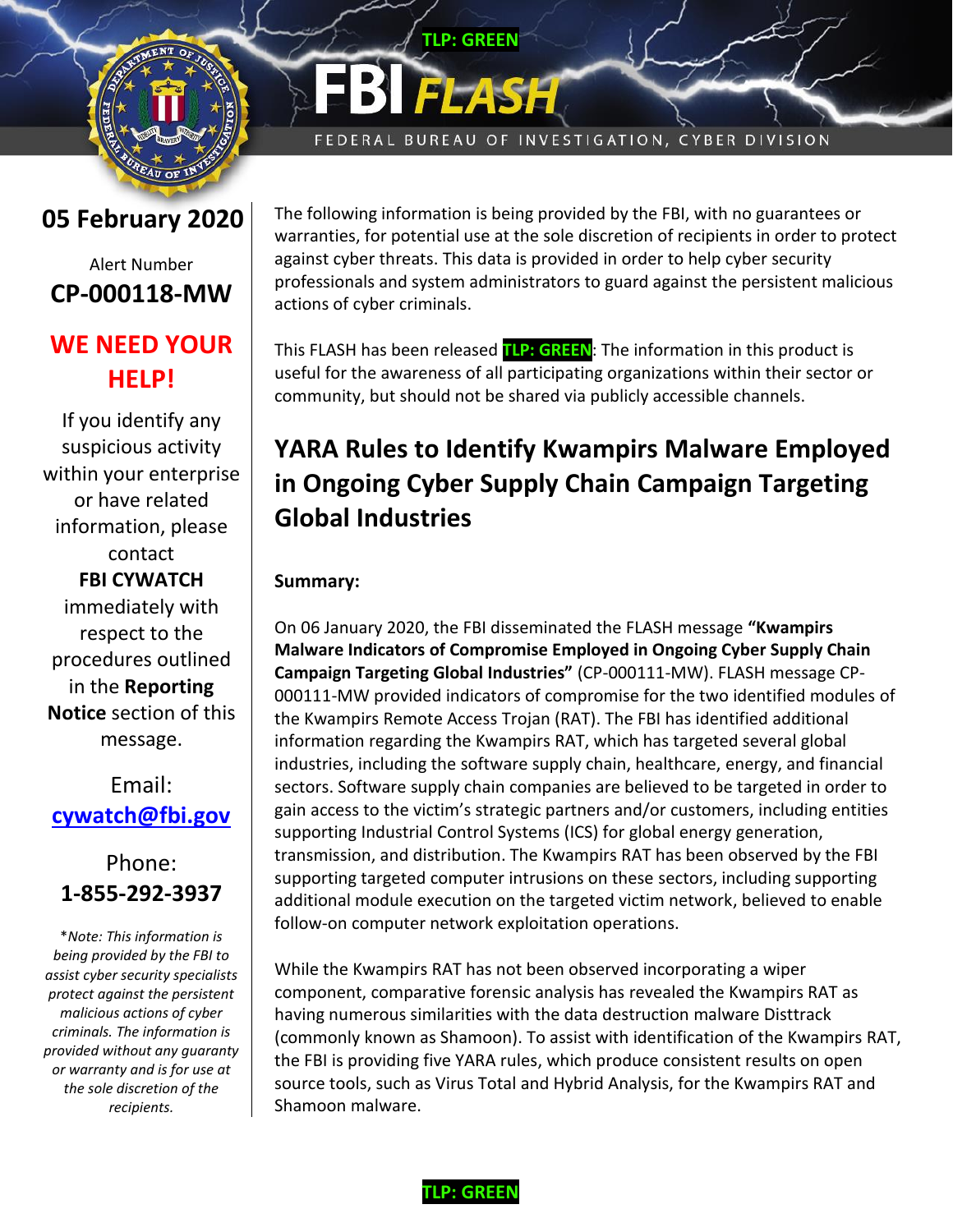

### **Technical Details:**

| rule Kwampirs_Shamoon_Code                                                                                                |
|---------------------------------------------------------------------------------------------------------------------------|
|                                                                                                                           |
| meta:                                                                                                                     |
| yara version = $"3.7.0"$                                                                                                  |
| date = "14 Jan 20"                                                                                                        |
| description = "Kwampirs and Shamoon common code"                                                                          |
| strings:                                                                                                                  |
| \$memcpy = {56 8B F0 85 FF 74 19 85 D2 74 15 8B CF 85 F6 74 0B 2B D7 8A 04 0A 88 01 41 4E 75 F7 8B C7 5E C3 33 C0         |
| 5E C3 }                                                                                                                   |
| \$strlenW = {33 C0 85 C9 74 17 80 3C 41 00 75 07 80 7C 41 01 00 74 0A 3D 00 94 35 77 73 03 40 EB E9 C3 }                  |
| \$strcmp = {85 C0 75 07 85 D2 75 40 B0 01 C3 85 D2 74 39 66 83 38 00 56 74 24 0F B7 0A 66 85 C9 74 16 66 8B 30 83 C2      |
| 02 83 C0 02 66 3B F1 75 18 66 83 38 00 75 E4 EB 06 66 83 38 00 75 0A 66 83 3A 00 75 04 B0 01 5E C3 32 C0 5E C3 32 C0 C3 } |
| condition:                                                                                                                |
| uint16(0) == $0x5a4d$ and 1 of them                                                                                       |
|                                                                                                                           |

```
rule Kwampirs_Installer
{
   meta:
     yara_version = "3.7.0"
     date = "14 Jan 20"
     description = "Kwampirs installer xor keys and Unicode string length routine"
   strings:
     $string_key = { 6C 35 E3 31 1B 23 F9 C9 65 EB F3 07 93 33 F2 A3 }
     $resource_key = { 28 99 B6 17 63 33 EE 22 97 97 55 B5 7A C4 E1 A4 }
     $strlenW = { 33 C0 85 C9 74 17 80 3C 41 00 75 07 80 7C 41 01 00 74 0A 3D 00 94 35 77 73 03 40 EB E9 C3 }
   condition:
    uint16(0) = 0x5a4d and 2 of them
}
```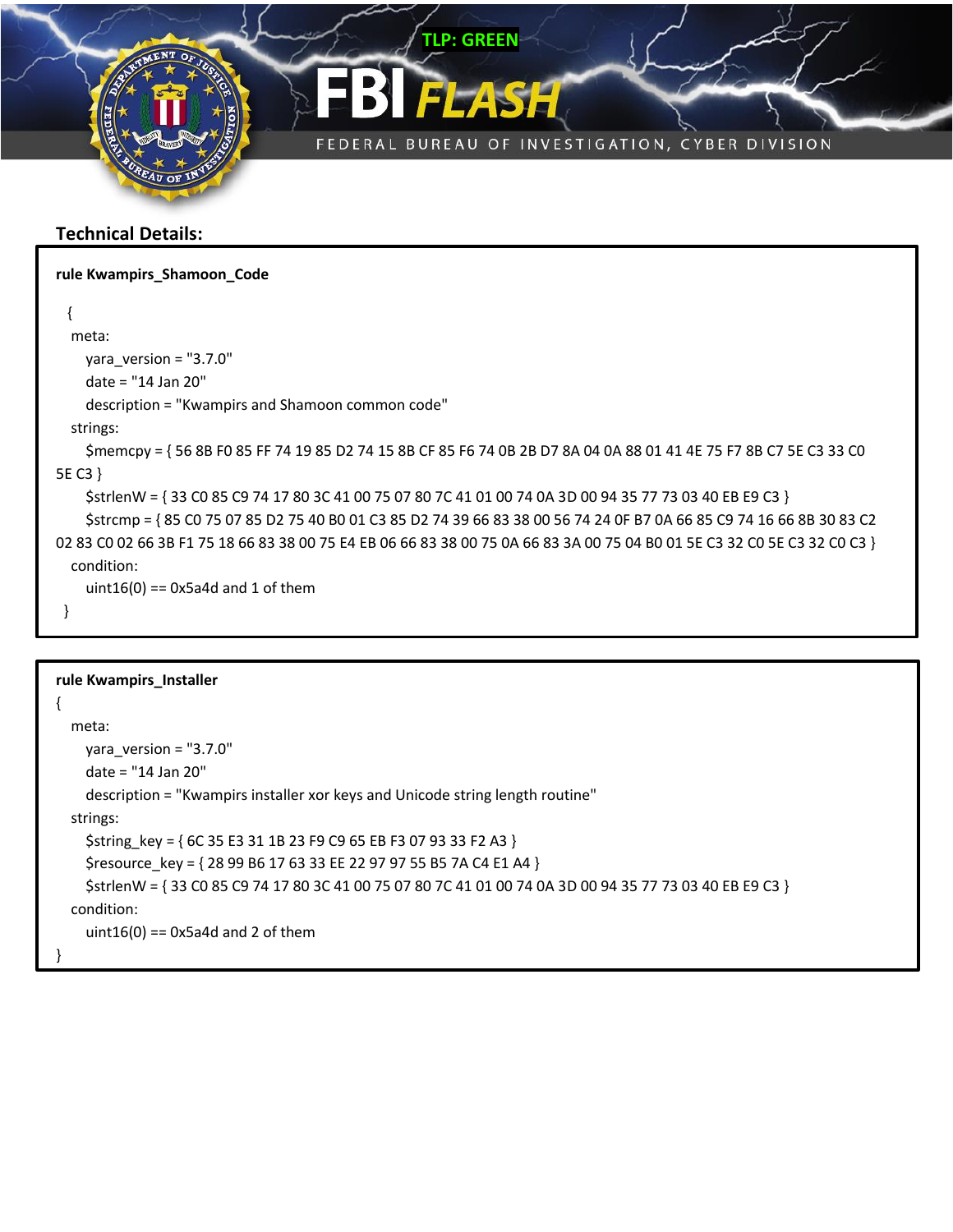

#### **rule Kwampirs\_Implant**

meta:

{

```
 yara_version = "3.7.0"
```
date = "14 Jan 20"

description = "Kwampirs implant xor and rsa keys"

strings:

\$string key = { 6C 35 E3 31 1B 23 F9 C9 65 EB F3 07 93 33 F2 A3 }

\$beacon key = { 28 30 A4 3F 6D 28 04 23 36 2A 32 DC AD 0B A0 4B E8 20 1F 64 84 0A F4 C4 C7 8A 8D C0 A2 C4 40 19 A1 43 82 38 14 FD 6C 90 E0 7E 2A 40 DF D3 F2 3E 72 38 C4 96 4D 98 7C 16 3B 3C E7 27 B7 D0 EF 7B 3C 45 06 9A 69 0D 6A 41 18 95 95 46 88 CC 19 6F EB 6B 5B F8 51 E4 2E E1 E6 8F 44 CF 20 2F 2B DE 7A 28 5D DB 55 5A 1A 35 AF D8 5F 57 B8 0F A5 F7 08 4A D0 AB E5 95 31 A1 25 31 00 65 3C 70 73 99 42 0A 02 1A 69 D9 A6 DF 14 B2 05 DD A8 DF F5 D9 71 6D 6E 96 5F 1B D1 0F 8E 0A 35 D4 65 FA 90 58 CC 75 02 92 B7 2C 46 ED 66 33 44 75 FC A4 E0 FD B8 C8 B5 0C 3A 84 D9 23 16 A4 AF 3B 57 C6 D2 5C B3 AB 9C CD F0 B2 A4 51 43 D3 F0 30 21 B5 ED 25 E3 64 B7 0C 1C A8 50 3A FF 6B 2C 32 06 B2 D1 54 3D 86 B9 1A BF 59 D7 92 59 EC 40 4A 8D B0 E7 9A 9A 0D 94 19 27 D8 6D AD 5C 3E BE 14 67 DC F0 92 }

**TLP: GREEN**

FEDERAL BUREAU OF INVESTIGATION, CYBER DIVISION

\$download key = { B7 E9 F9 2D F8 3E 18 57 B9 18 2B 1F 5F D9 A5 38 C8 E7 67 E9 C6 62 9C 50 4E 8D 00 A6 59 F8 72 E0 91 42 FF 18 A6 D1 81 F2 2B C8 29 EB B9 87 6F 58 C2 C9 8E 75 3F 71 ED 07 D0 AC CE 28 A1 E7 B5 68 CD CF F1 D8 2B 26 5C 31 1E BC 52 7C 23 6C 3E 6B 8A 24 61 0A 17 6C E2 BB 1D 11 3B 79 E0 29 75 02 D9 25 31 5F 95 E7 28 28 26 2B 31 EC 4D B3 49 D9 62 F0 3E D4 89 E4 CC F8 02 41 CC 25 15 6E 63 1B 10 3B 60 32 1C 0D 5B FA 52 DA 39 DF D1 42 1E 3E BD BC 17 A5 96 D9 43 73 3C 09 7F D2 C6 D4 29 83 3E 44 44 6C 97 85 9E 7B F0 EE 32 C3 11 41 A3 6B A9 27 F4 A3 FB 2B 27 2B B6 A6 AF 6B 39 63 2D 91 75 AE 83 2E 1E F8 5F B5 65 ED B3 40 EA 2A 36 2C A6 CF 8E 4A 4A 3E 10 6C 9D 28 49 66 35 83 30 E7 45 0E 05 ED 69 8D CF C5 40 50 B1 AA 13 74 33 0F DF 41 82 3B 1A 79 DC 3B 9D C3 BD EA B1 3E 04 33 }

\$hashfile\_key = { FE FE F5 5C 37 54 A1 6C 28 84 ED BF 84 70 25 41 56 24 37 32 98 9F A0 35 48 F3 1C 33 2E F9 D0 A3 7D 36 BA 66 ED FB 52 E3 8B 07 32 5A 1A DD 19 0A F0 73 A8 C6 61 3F 3F 31 8A 93 AB F4 19 AA D8 42 3B 3E 6E FC 0A 2A 41 1B 28 33 7F 79 27 41 81 14 D0 0B 24 06 4C 35 B3 23 5C F2 E4 06 7D 73 93 1C 7A 30 8E 87 74 0F 53 F9 92 A3 CA 20 E3 A1 12 E1 6B 86 62 B6 CC C1 45 C9 43 43 15 59 BE 5A 77 31 D8 36 5F BD F6 D7 09 65 42 3C CD 2C B1 C1 28 55 6E F9 91 3C 55 3B DF EB ED BF 84 70 25 41 56 24 37 32 98 9F A0 35 48 F3 1C 33 2E F9 D0 A3 7D 36 BA 66 ED FB 52 E3 8B 07 32 5A 1A DD 19 0A F0 73 A8 C6 61 3F 3F 31 8A 93 AB F4 19 AA D8 42 3B 3E 6E FC 0A 2A 41 1B 28 33 7F 79 27 41 81 14 D0 0B 24 06 4C 35 B3 23 5C F2 E4 06 7D 73 93 1C 7A 30 8E 87 74 0F 53 F9 92 A3 CA 20 E3 A1 12 E1 6B 86 }

 \$rsa\_key = { CD 74 15 BC 47 7E 0A 5E E4 35 22 A5 97 0C 65 BE E0 33 22 F2 94 9D F5 40 97 3C 53 F9 E4 7E DD 67 CF 5F 0A 5E F4 AD C9 CF 27 D3 E6 31 48 B8 00 32 1D BE 87 10 89 DA 8B 2F 21 B4 5D 0A CD 43 D7 B4 75 C9 19 FE CC 88 4A 7B E9 1D 8C 11 56 A6 A7 21 D8 C6 82 94 C1 66 11 08 E6 99 2C 33 02 E2 3A 50 EA 58 D2 A7 36 EE 5A D6 8F 5D 5D D2 9E 04 24 4A CE 4C B6 91 C0 7A C9 5C E7 5F 51 28 4C 72 E1 60 AB 76 73 30 66 18 BE EC F3 99 5E 4B 4F 59 F5 56 AD 65 75 2B 8F 14 0C 0D 27 97 12 71 6B 49 08 84 61 1D 03 BA A5 42 92 F9 13 33 57 D9 59 B3 E4 05 F9 12 23 08 B3 50 9A DA 6E 79 02 36 EE CE 6D F3 7F 8B C9 BE 6A 7E BE 8F 85 B8 AA 82 C6 1E 14 C6 1A 28 29 59 C2 22 71 44 52 05 E5 E6 FE 58 80 6E D4 95 2D 57 CB 99 34 61 E9 E9 B3 3D 90 DC 6C 26 5D 70 B4 78 F9 5E C9 7D 59 10 61 DF F7 E4 0C B3 }

condition:

uint $16(0) = 0x5a4d$  and 2 of them

}

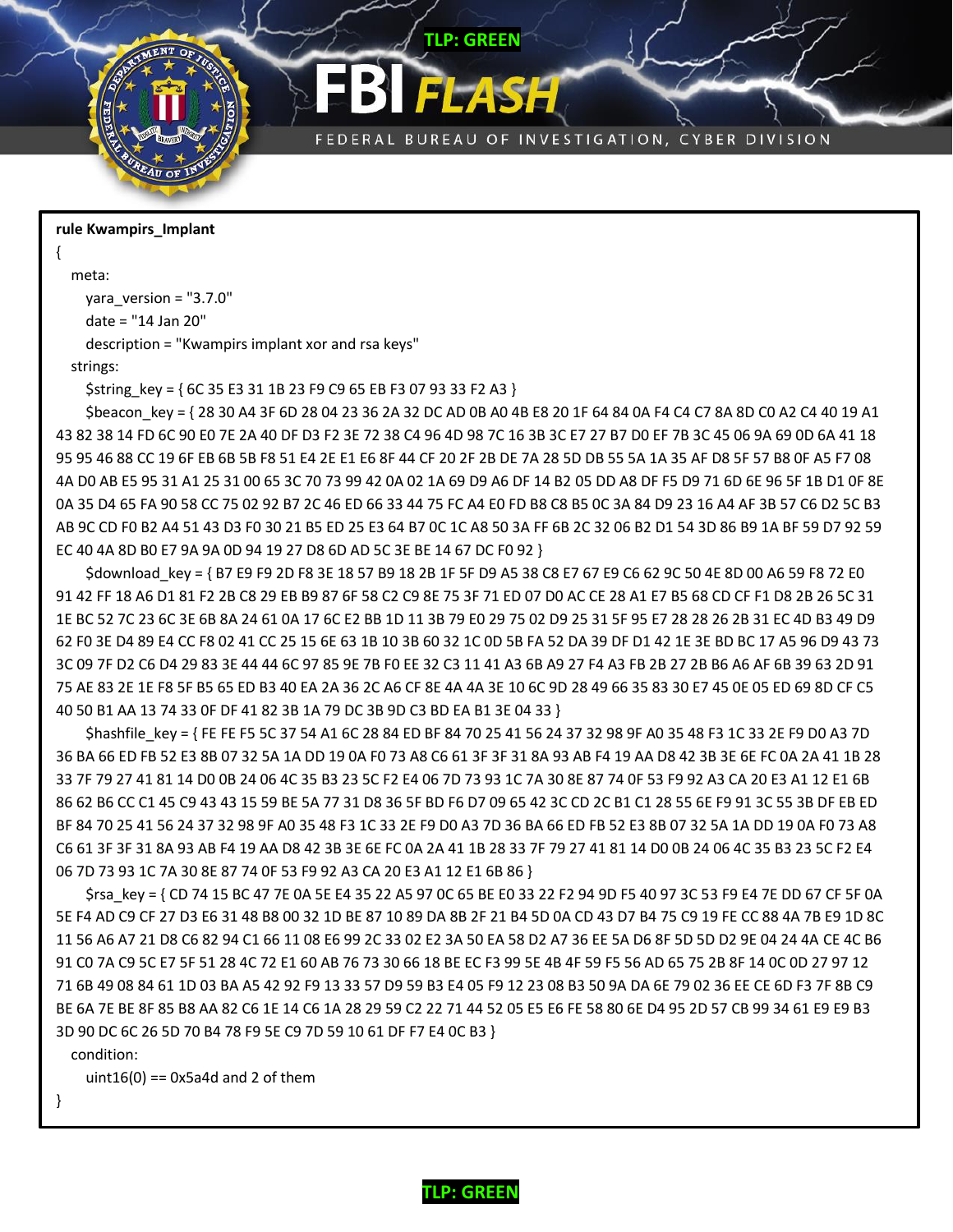



**TLP: GREEN**

```
rule KwampirsBase64
{
meta:
     date = "14 Jan 20"
     description = "Kwampirs Base64 encoding decoding routine closely based on open source C plus plus functions"
strings:
         $b64_long_match = { 8A DA 8A C1 C0 EB 04 80 E1 03 C0 E1 04 02 CB [4] 80 E2 0F 02 D2 C0 EB 06 02 D2 02 D3 [3] (80 
E3 3F C0 E8 02 | C0 E8 02 80 E3 3F ) 83 3D }
condition:
        (
uint16(0) == 0x5A4D or uint16(0) == 0xCFD0 or uint16(0) == 0xC3D4 or uint32(0) == 0x46445025 or uint32(1) == 0x6674725C
) and $b64_long_match
}
```

```
rule Kwampirs_Shamoon
{
  meta:
    date = "14 Jan 20"
    description = "Kwampirs Shamoon overlap"
  strings:
    $s1 = "g\\system32\\" fullword wide
    $s2 = "ztvttw" fullword wide
    $s3 = "lwizvm" fullword ascii
    $op1 = { 94 35 77 73 03 40 eb e9 }
    $op2 = { 80 7c 41 01 00 74 0a 3d }
   $op3 = { 74 0a 3d 00 94 35 77 } condition:
   (i uint16(0) == 0x5a4d and filesize < 4000KB and 3 of them (i)}
```
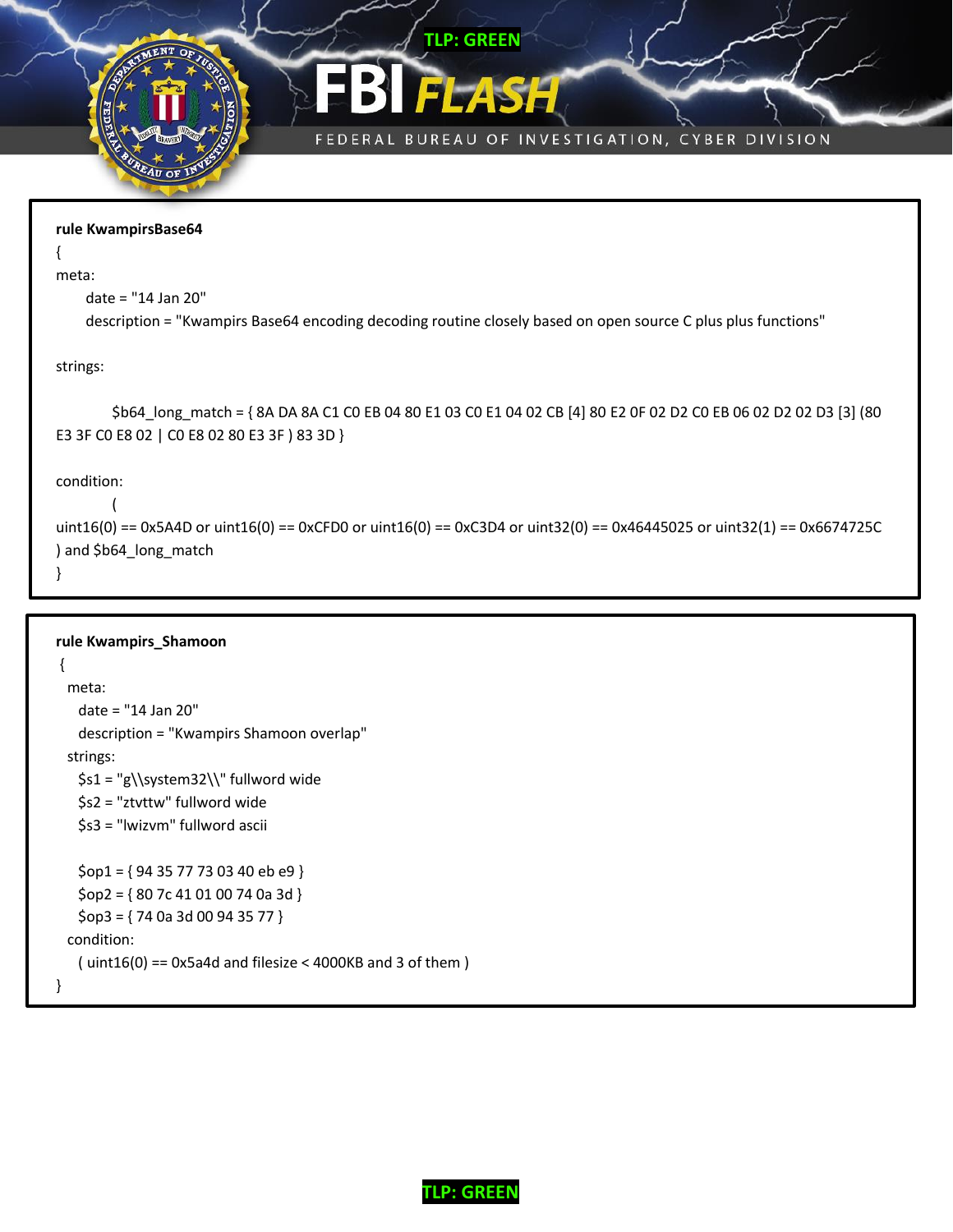

#### **Recommended Actions Post-Infection:**

If a Kwampirs RAT infection is detected, contact your IT mitigation and remediation company and coordinate your mitigation efforts with your local FBI field office. The following information would assist the FBI's investigation of this malware:

- Full capture of network traffic in PCAP format from the infected host(s) (48 hour capture).
- Full image and memory capture of infected host(s).
- Web proxy logs capture, to include cache of the Web proxy.
- DNS and firewall logs.
- Identification and description of host(s) communicating with the C2 (ex: server, workstation, other).
- $\bullet$  Identification of patient zero and attack vector(s), if able.

#### **Best Practices for Network Security and Defense:**

- Employ regular updates to applications and the host operating system to ensure protection against known vulnerabilities.
- Establish, and backup offline, a "known good" version of the relevant server and a regular changemanagement policy to enable monitoring for alterations to servable content with a file integrity system.
- Employ user input validation to restrict local and remote file inclusion vulnerabilities.
- Implement a least-privileges policy on the Web server to:
	- $\circ$  Reduce adversaries' ability to escalate privileges or pivot laterally to other hosts.
	- o Control creation and execution of files in particular directories.
- If not already present, consider deploying a demilitarized zone (DMZ) between the Web-facing systems and corporate network. Limiting the interaction and logging traffic between the two provides a method to identify possible malicious activity.
- Ensure a secure configuration of Web servers. All unnecessary services and ports should be disabled or blocked. All necessary services and ports should be restricted where feasible. This can include whitelisting or blocking external access to administration panels and not using default login credentials.
- Use a reverse proxy or alternative service to restrict accessible URL paths to known legitimate ones.
- Conduct regular system and application vulnerability scans to establish areas of risk. While this method does not protect against zero-day attacks, it will highlight possible areas of concern.